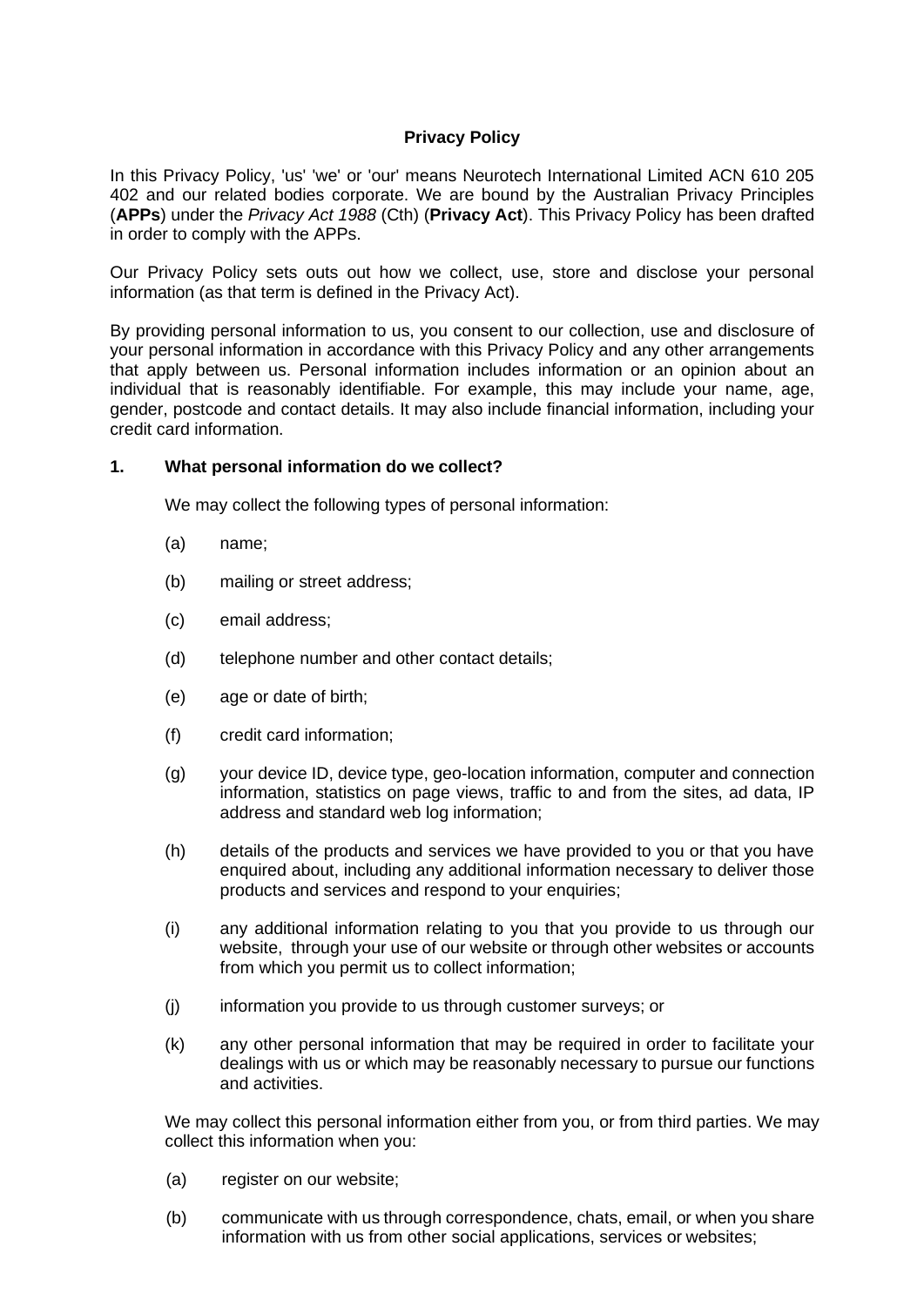- (c) interact with our sites, services, content and advertising; or
- (d) invest in our business or enquire as to a potential purchase of goods or services from our business.

In the course of carrying out recruitment activities, we may collect information regarding an applicant's educational qualifications, career history, interests, hobbies and job interests and such other information as may be routinely included within a curriculum vitae.

From time to time, we collect sensitive information about individuals in order to provide our services. However, we only collect sensitive information if:

- (a) the collection of is reasonably necessary for one or more of our activities or functions; and
- (b) we have the individual's consent to the collection.

The APPs list a number of circumstances that permit the collection of sensitive information about an individual without their consent. We only collect sensitive information without an individual's consent if one or more of those circumstances applies.

### **2. Why do we collect, use and disclose personal information?**

We may collect, hold, use and disclose your personal information for the following purposes:

- (a) to enable you to access and use our website, goods or services;
- (b) to operate, protect, improve and optimise our website and services, business and website users' experience, such as to perform analytics, conduct research and for advertising and marketing;
- (c) to send you messages, reminders, notices, updates, security alerts, and information requested by you;
- (d) to send you marketing and promotional messages and other information that may be of interest to you, including information sent by, or on behalf of, our business partners that we think you may find interesting;
- (e) to comply with our legal obligations, resolve any disputes that we may have with any of our website users, and enforce our agreements with third parties; and
- (f) to consider your employment application.

Generally, we will only use or disclose personal information for the purpose for which it was collected (the primary purpose), including the purposes set out above.

We may use or disclose personal information for secondary purposes if we receive consent or if the APPs otherwise permit us to do so.

We may disclose your personal information to a trusted third party who also holds other information about you. This third party may combine that information in order to enable it and us to develop anonymised consumer insights so that we can better understand your preferences and interests, personalise your experience and enhance the products and services that you receive.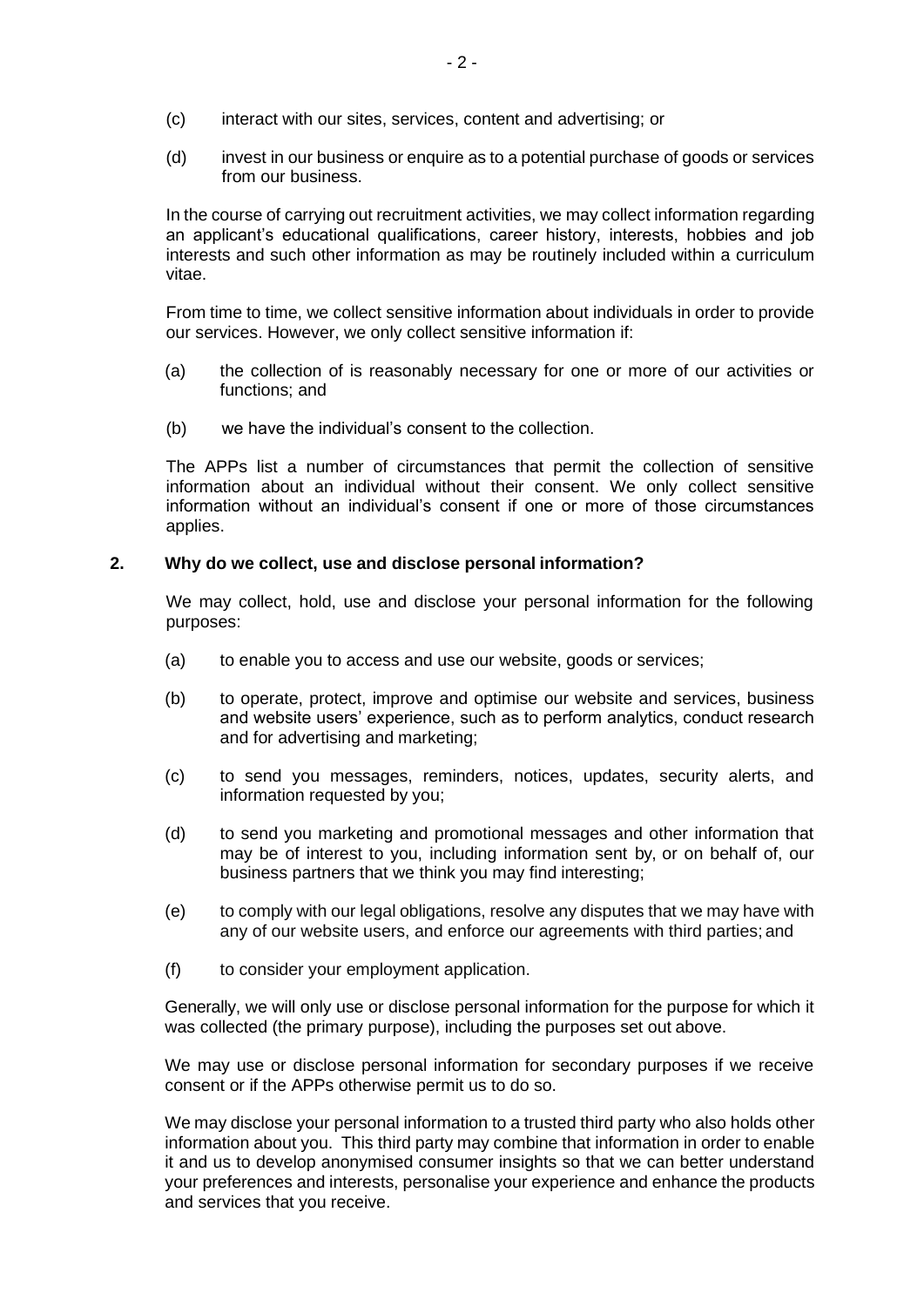# **3. Do we use your personal information for direct marketing?**

We may send you direct marketing communications and information about our services and or products. This may take the form of emails, SMS, mail or other forms of communication, in accordance with the *Spam Act 2003* (Cth) and the Privacy Act.

We may use or disclose personal information (other than sensitive information) for direct marketing if:

- (a) we collected the information from the individual concerned;
- (b) the individual has consented to, or would reasonably expect us to, use or disclose the information for that purpose; and
- (c) we provide the individual with a simple means by which they may easily request not to receive direct marketing communications from us and they have not made such a request to us. In this regard, you may opt-out of receiving marketing materials from us by contacting us using the details set out below or by using the opt-out facilities provided (e.g. an unsubscribe link).

From time to time we may need to disclose personal information to third parties. We will only do so for purposes of us carrying out at least one of our functions or activities and we will only do so in a manner that complies with the APPs.

# **4. To whom do we disclose your personal information?**

We may disclose personal information for the purposes described in this privacy policy to:

- (a) our employees and related bodies corporate;
- (b) third party suppliers and service providers (including providers for the operation of our websites and/or our business or in connection with providing our products and services to you);
- (c) professional advisers, dealers and agents;
- (d) payment systems operators;
- (e) our existing or potential agents, business partners or partners;
- (f) anyone to whom our assets or businesses (or any part of them) are transferred;
- (g) specific third parties authorised by you to receive information held by us; and/or
- (h) other persons, including government agencies, regulatory bodies and law enforcement agencies, or as required, authorised or permitted by law.

# **5. Disclosure of personal information outside Australia**

We may disclose personal information outside of Australia to companies located in Malta.

When you provide your personal information to us, you consent to the disclosure of your information outside of Australia and acknowledge that we are not required to ensure that overseas recipients handle that personal information in compliance with Australian Privacy Law, unless the APPs do not require us to do so.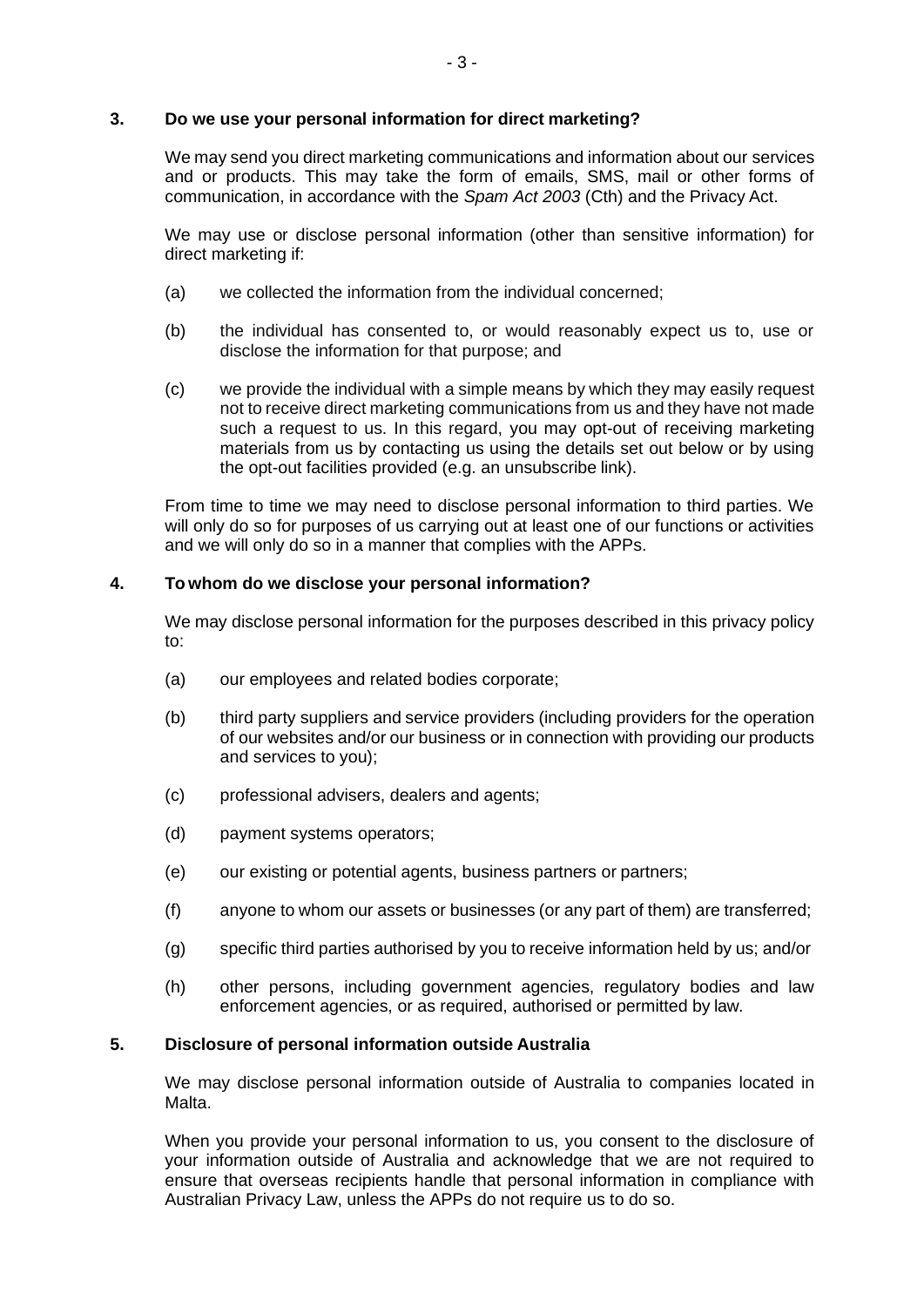We will, however, take reasonable steps to ensure that any overseas recipient will deal with such personal information in a way that is consistent with the Australian Privacy Principles.

# **6. Our website and cookies**

We may collect personal information about you when you use and access our website.

While we do not use browsing information to identify you personally, we may record certain information about your use of our website, such as which pages you visit, the time and date of your visit and the internet protocol address assigned to your computer.

We may also use 'cookies' or other similar tracking technologies on our website that help us track your website usage and remember your preferences. Cookies are small files that store information on your computer, TV, mobile phone or other device. They enable the entity that put the cookie on your device to recognise you across different websites, services, devices and/or browsing sessions. You can disable cookies through your internet browser but our websites may not work as intended for you if you do so.

We may also use cookies to enable us to collect data that may include personal information. We will handle any personal information collected by cookies in the same way that we handle all other personal information as described in this Privacy Policy.

# **7. Security**

We may hold your personal information in either electronic or hard copy form. We take reasonable steps to protect your personal information from misuse, interference and loss, as well as unauthorised access, modification or disclosure and we use a number of physical, administrative, personnel and technical measures to protect your personal information. However, we cannot guarantee the security of your personal information.

### **8. Links**

Our website may contain links to websites operated by third parties. Those links are provided for convenience and may not remain current or be maintained. Unless expressly stated otherwise, we are not responsible for the privacy practices of, or any content on, those linked websites, and have no control over or rights in those linked websites. The privacy policies that apply to those other websites may differ from our Privacy Policy, so we encourage you to read them before using those websites.

### **9. Anonymity and pseudonymity**

- (a) When interacting with us, individuals may choose to remain anonymous or to use a pseudonym. However, we may elect not to deal with the individual anonymously or pseudonymously if:
	- (i) we are required or authorised by or under an Australian law, or a court/tribunal order, to deal with them in accordance with their identity; or
	- (ii) it is impracticable for us to deal with them in this way.
- (b) In some circumstances, it may not be possible for us to provide a service without the knowledge of an individual's identity.